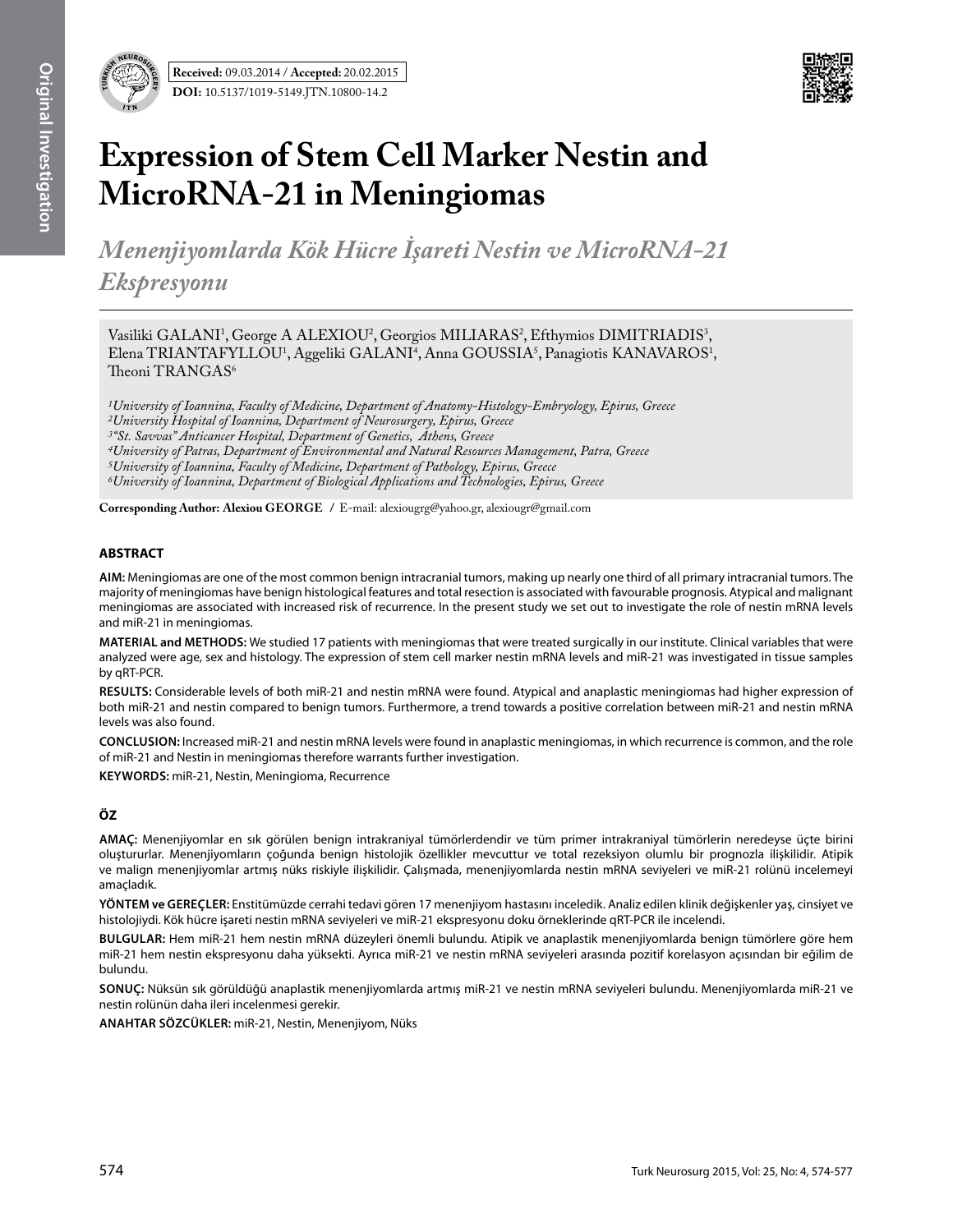#### **Introduction**

Meningiomas are one of the most common benign intracranial tumors, making up nearly one third of all primary intracranial tumors. (2,23). Intracranial meningiomas are more common in women than men and usually occur in patients aged 50- 60 years. About 2-3% of the population has been reported to have an incidental meningioma (18). Even if the majority of meningiomas have benign histological features and complete removal is associated with good prognosis, atypical and malignant meningiomas constitute nearly 6% and 2% of cases, respectively, and have been linked with increased risk of recurrence (1, 13, 14).

Nestin was first described as a neuronal stem cell marker and constitutes a class VI intermediate filament protein (9,19). Nestin has been found to have higher expression levels in malignant gliomas compared to low-grade tumors (11). MIRN21 (miR-21) was among the first microRNAs reported. MiR-21 has been implicated in several malignant tumors and most of its targets are tumor suppressors (12). In the present study we set out to investigate the role of nestin mRNA levels and miR-21 in meningiomas.

#### **Material and Methods**

We studied 17 patients with meningiomas that were treated surgically in our institute. Clinical variables that were analyzed were age, sex and meningioma's histology. The expression of stem cell marker nestin mRNA levels and miR-21 was investigated in tissue samples.

#### *Tissue Collection, DNA, RNA Isolation*

Tissue samples were collected and stored in -80°C. Total RNA was isolated using the miRNeasy extraction kit (Qiagen, GmbH, Germany) according to the manufacturer's instructions.

## *Quantitative RT-PCR*

Quantitative RT-PCR was used to access the expression of the microRNA miR-21 and the nestin *(NES)* gene*.* The levels of the RUNU1 and β2 microglobulin *(B2M)* transcripts were also measured as reference genes. Total RNAs were reverse transcribed in a 20 μl reaction using the miScript Reverse Transcription Kit (Qiagen). The cDNA was subjected to real time quantitative PCR using the QuantiTect SYBR Green kit (Qiagen) for both miR-21 (MS00009086) and RNU1A (MS00013986) microRNAs using primer sets obtained from Qiagen and the recommended PCR conditions. For NES, and B2M gene transcripts, SYBR Green qPCR was applied using the primers and PCR conditions described in Table I. All PCR amplifications were performed in 20 μl reaction, containing 1X Platinum SYBR Green Quantitative PCR Super mix (Invitrogen, Carlsbad, California, USA), and 5 pmol of each primer. The qPCR results for all the genes were calculated using the relative quantification method with the use of RelQuant software (Roche Molecular Biochemicals, Mannheim, Germany) and expressed as the ratio of target gene/reference gene.

## *Statistical Analysis*

Pearson's correlation coefficient was used to correlate between continuous variables. To investigate whether tumor grade correlate's with nestin and miR-21 expression we used Mann-Whitney test. A two-sided P value < 0.05 was considered statistically significant.

#### **Results**

There were 5 males and 12 females (mean age  $60.3 \pm 16.3$ , range 23 to 80 years). Two meningiomas were anaplastic (Grade III, WHO), four were atypical (Grade II, WHO) and the remaining eleven meningiomas were benign (Grade I, WHO). The mean miR-21 relative expression value was 14.18±44.6. Anaplastic and atypical meningiomas had higher miR-21 expression compared to benign tumors but the difference was not statistical significant (3.01 vs. 0.058, p=0.3 and 1.79 vs. 0.058, p=0.9 respectively). The mean nestin relative mRNA level was 0.05±0.08. Anaplastic and atypical meningiomas had higher nestin mRNA levels compared to benign tumors but the difference was not statistical significant (0.013 vs. 0.0094, p=0.5 and 0.014 vs. 0.0094, p=0.9 respectively). Using Pearson's correlation coefficients a trend was found but not a significant correlation between miR-21 and nestin mRNA levels (r=0.425, p=0.1).

## **Discussion**

The present study showed considerable expression of both miR-21 and nestin mRNA levels in meningiomas. Atypical and anaplastic meningiomas had higher expression of both miR-21 and nestin compared to benign tumors. Furthermore, a trend towards a positive correlation between miR-21 and nestin mRNA levels was also found. To the best of our knowledge to date no previous study has evaluated the expression of miR-21 in meningiomas.

Meningiomas constitute in the majority of cases benign tumors, however their growth potential varies. Some remain unaltered in size for a long period, while others tend to grow fast (10). Surgical resection remains the treatment mainstay (1, 24). In benign meningiomas total excision is associated with favorable prognosis, provided that complete tumor excision has been performed. Nevertheless, a significant risk of recurrence has been reported, even after complete meningioma resection with excision of the dura and affected bone (16). Thus, even among benign meningiomas prognosis

**Table I:** Primer Sequence and PCR Conditions

| primer    | sequence                        | <b>Tm</b>      |
|-----------|---------------------------------|----------------|
| Nestin F  | cag cgt tgc aac aga ggt tgg     | $63^{\circ}$ C |
| Nestin R  | tgg cac agg tgt ctc aac ggt ag  |                |
| B2MF      | atc ttc aaa cct cca tga tg      | $54^{\circ}$ C |
| B2MR      | acc ccc act gaa aaa gat ga      |                |
| Musashi F | tgt cac gtt tga gag cga gga cat |                |
| Musashi R | Cat tgg tga agg ctg tgg caa tca |                |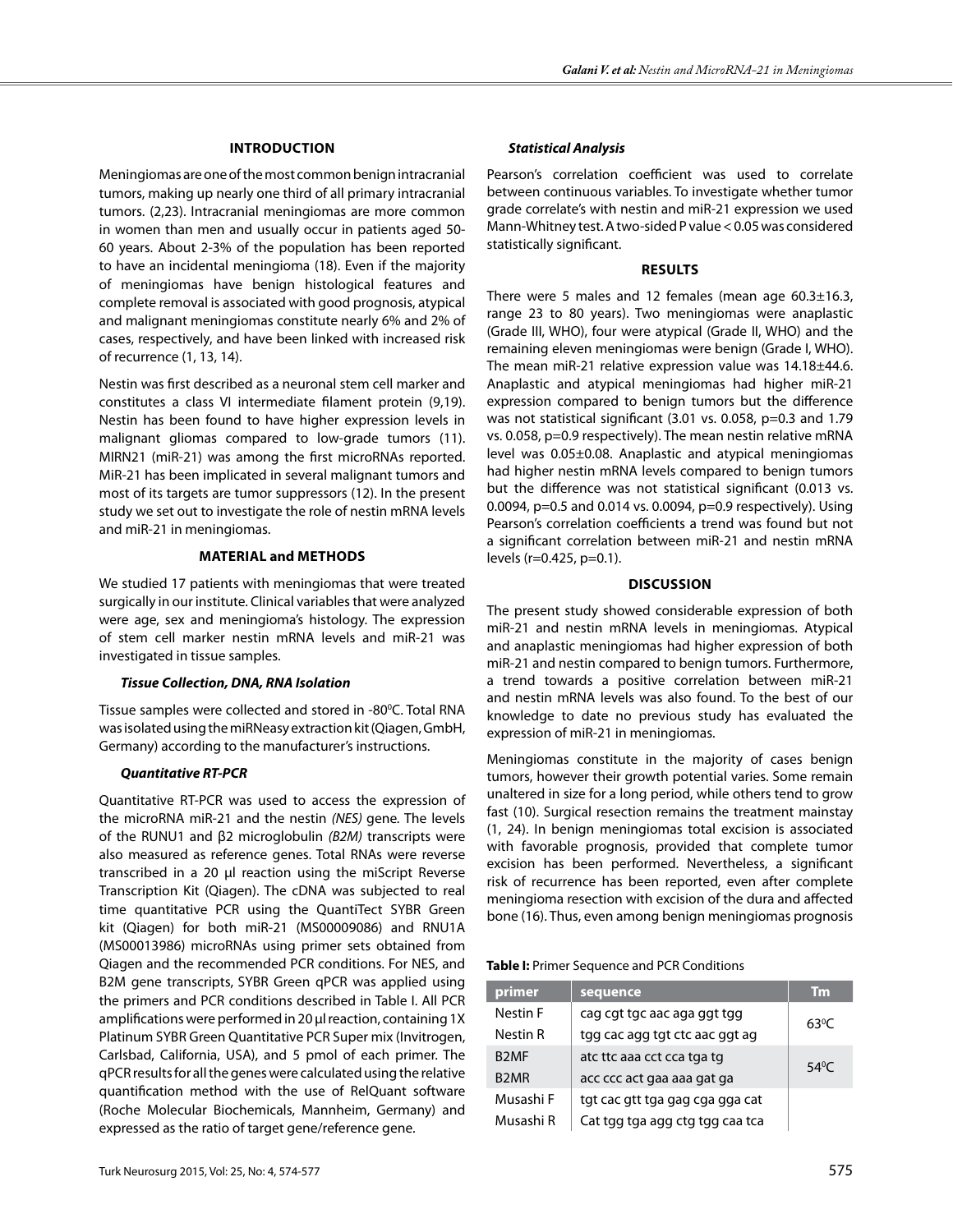may be different (8, 23). On the contrary, recurrence is very common in malignant meningiomas, even after total resection (13, 21). Thus, assessment of tumor's biological behavior could serve as an important prognostic factor.

MicroRNAs (miRNAs) are a recently discovered family of genes encoding small RNA molecules that can affect gene expression (5). A potential role for miRNAs in malignancy has been suggested. The miR-21 has been reported to be overexpressed in several tumors and may be a promising clinical biomarker and for possible therapeutic targeting (6). Markedly elevated miR-21 levels have been found in glioblastoma (7). Recently, Hermansen et al. reported that miR-21 is located in both tumor cells and tumor blood vessels and that its level in the tumor cell has unfavorable prognostic value in gliomas (7). To the best of our knowledge no previous study has evaluated miR-21 in meningiomas. Herewith, we found that atypical and malignant meningioma had higher miR-21 levels than benign meningioma. Recently, Zhi et al. reported that downregulation of miR-29c-3p and miR-219-5p was associated with advanced clinical stages of meningioma. Apart from that, increased expression of miR-190a and low expression of miR-29c-3p and miR-219-5p was associated with an increased recurrence risk in meningioma patients (25). miR-335 has been also found elevated in meningiomas. Shi et al. reported that miR-335 plays a pivotal role in the proliferation of meningioma cells, since it is involved in the Rb1 signaling pathway (20).

Nestin is a class six intermediate filament protein that is expressed, apart from central nervous system (CNS) development, also in CNS tumors (22). Nestin is expressed in stem cells of the subventricular zone and to a lower degree in the choroid plexus of the normal brain (17). Abundant immunopositivity for nestin has been reported in malignant CNS tumors (3). Pilocytic astrocytomas demonstrated low nestin expression (3) Recently, Arai et al. found nestin a useful marker for diagnosis of high-grade gliomas and schwannomas. Furthermore, nestin expression was related to poor prognosis in high-grade gliomas (4). In ependymoma, nestin positivity was found to be an independent marker for short progression-free survival and overall survival (15). To the best of our knowledge no previous study assessed the nestin expression in various meningioma grades. The results showed that atypical and anaplastic meningiomas had higher expression of nestin compared to benign tumors.

The present study has several limitations. The first is the limited number of patients that were evaluated. Furthermore, only qRT-PCR was performed in tumor tissue. Nevertheless, increased miR-21 and nestin mRNA levels were found in anaplastic meningiomas, in which recurrence is common, and thus they might have a prognostic significance. The role of miR-21 and nestin in meningiomas thus warrants further investigation.

#### **References**

- 1. Alexiou GA, Gogou P, Markoula S, Kyritsis AP: Management of meningiomas. Clin Neurol Neurosurg 112:177-182, 2010
- 2. Alexiou GA, Markoula S, Gogou P, Kyritsis AP: Genetic and molecular alterations in meningiomas. Clin Neurol Neurosurg 113:261-267, 2011
- 3. Almqvist PM, Mah R, Lendahl U, Jacobsson B, Hendson G: Immunohistochemical detection of nestin in pediatric brain tumors. J Histochem Cytochem 50:147-158, 2002
- 4. Arai H, Ikota H, Sugawara K, Nobusawa S, Hirato J, Nakazato Y: Nestin expression in brain tumors: Its utility for pathological diagnosis and correlation with the prognosis of high-grade gliomas. Brain Tumor Pathol 29:160-167, 2012
- 5. Bartel DP: MicroRNAs: Genomics, biogenesis, mechanism, and function. Cell 116:281-297, 2004
- 6. Chan JA, Krichevsky AM, Kosik KS: MicroRNA-21 is an antiapoptotic factor in human glioblastoma cells. Cancer Res 65:6029-6033, 2005
- 7. Hermansen SK, Dahlrot RH, Nielsen BS, Hansen S, Kristensen BW: MiR-21 expression in the tumor cell compartment holds unfavorable prognostic value in gliomas. J Neurooncol 111:71-81, 2013
- 8. Hsu D, Efird J, Hedley Whyte E: Progesterone and estrogen receptors in meningiomas, prognostic considerations. J Neurosurg 86:113 – 120, 1997
- 9. Ishiwata T, Teduka K, Yamamoto T, Kawahara K, Matsuda Y, Naito Z: Neuroepithelial stem cell marker nestin regulates the migration, invasion and growth of human gliomas. Oncol Rep 26:91-99, 2011
- 10. Kasuya H, Kubo O, Tanaka M, Amano K, Kato K, Hori T: Clinical and radiological features related to the growth potential of meningioma. Neurosurg Rev 29:293-296, 2006
- 11. Kitai R, Horita R, Sato K, Yoshida K, Arishima H, Higashino Y, Hashimoto N, Takeuchi H, Kubota T, Kikuta K: Nestin expression in astrocytic tumors delineates tumor infiltration. Brain Tumor Pathol 27:17-21, 2010
- 12. Lakomy R, Sana J, Hankeova S, Fadrus P, Kren L, Lzicarova E, Svoboda M, Dolezelova H, Smrcka M, Vyzula R, Michalek J, Hajduch M, Slaby O: MiR-195, miR-196b, miR-181c, miR-21 expression levels and O-6-methylguanine-DNA methyltransferase methylation status are associated with clinical outcome in glioblastoma patients. Cancer Sci 102:2186-2190, 2011
- 13. Mahmood A, Caccamo DV, Tomecek FJ, Malik GM: Atypical and malignant meningiomas: A clinicopathological review. Neurosurgery 33:955-963, 1993
- 14. Maier H, Ofner D, Hittmair A, Kitz K, Budka H: Classic, atypical, and anaplastic meningioma: Three histopathological subtypes of clinical relevance. J Neurosurg 77:616–623, 1992
- 15. Milde T, Hielscher T, Witt H, Kool M, Mack SC, Deubzer HE, Oehme I, Lodrini M, Benner A, Taylor MD, von Deimling A, Kulozik AE, Pfister SM, Witt O, Korshunov A: Nestin expression identifies ependymoma patients with poor outcome. Brain Pathol 22:848-860, 2012